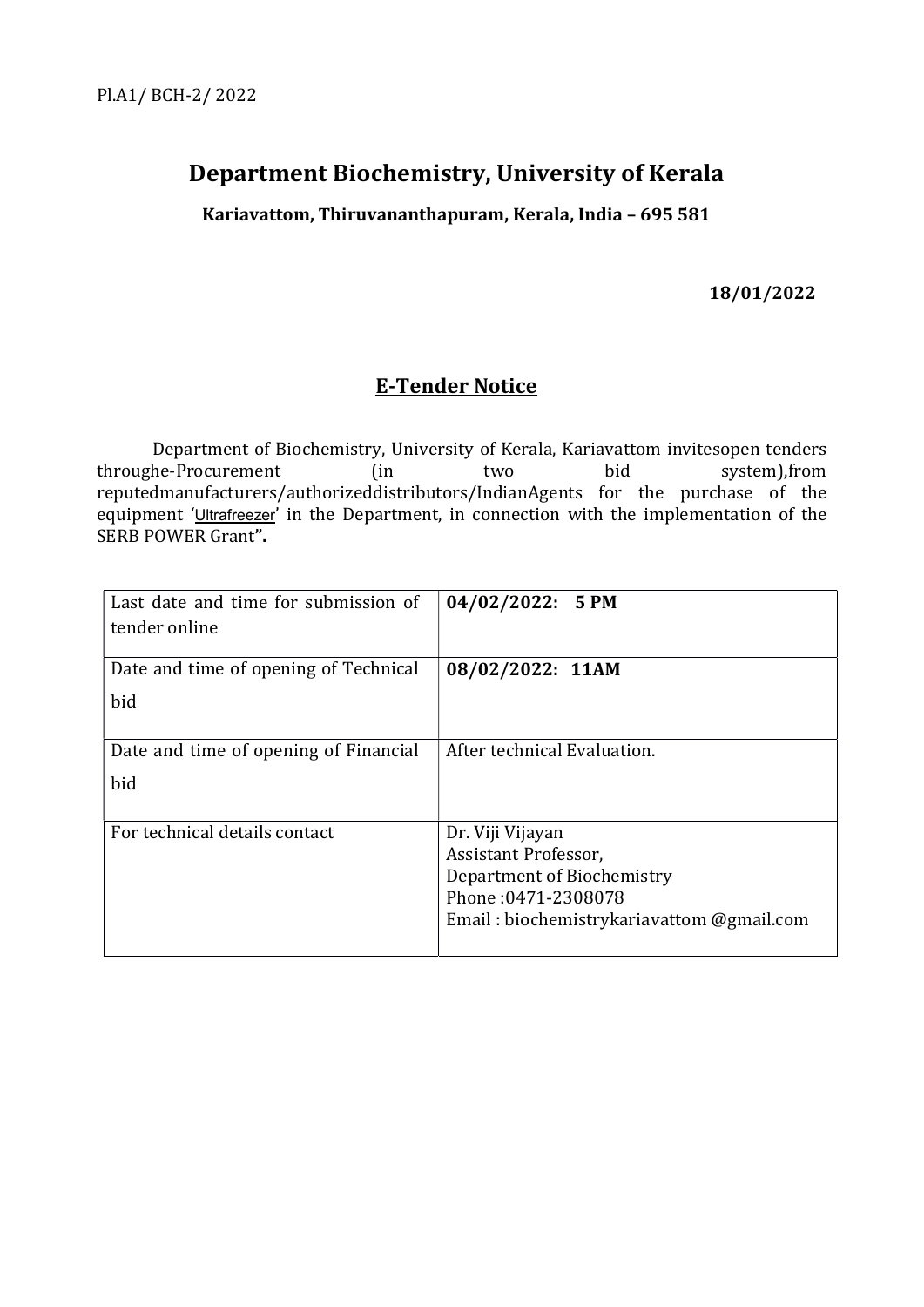#### TECHNICAL SPECIFICATIONS

- 1. Fully programmable microprocessor controlled with membrane keypad and eye level control panel.
- 2. Capacity of 440 Liters or more
- 3. Should have clear and legible Blue LED display with advanced Interface conveniently located at Eye level.
- 4. Freezers should have an Automated vent port for quick re-access to samples as part of the eye level display / advanced interface
- 5. Compressor fan air filter conveniently located on the front panel for ease of access for cleaning and maintenance.
- 6. System should have Dedicated alarm and backup system for 24/7 sample safety
- 7. System should be highly energy efficient, with energy consumption around 8.3 KWh/day (0.54 KWh/ft<sup>3</sup>) when freezer is at -80 °C and 5.7 KWh/day (0.37 KWh/ft<sup>3</sup>) when freezer is at  $-70^{\circ}$ C
- 8. Ambient (20 °C +/- 1°C) to -80 °C Pull down time should be 3 h 35 min (215 min) or lesser; with freezer being maintained empty
- 9. Freezer should have Cabinet uniformity (freezer set to -80 °C) of +9.5 °C/-0.0 °C [± 4.75 °C] or better with Enhanced shelf design for efficient and consistent air circulation in the chamber and rounded metal rims of shelf edges for enhanced safety of users' fingers.
- 10. System should have Silence level/Noise level (at -80 °C) 51.5 dB or lesser
- 11. Freezer must have Standard (BMS) Remote alarm port
- 12. System should have Option for RS-485 interface and option for VisioNize® connectivity via VisioNize® box
- 13. System should have battery powered back-up circuit; in event of a main/power outage the battery should supply power to the alarms and display for up to 72 hrs. at least.
- 14. Audible and visible alarms for temperature, power failure, system failure, battery low etc., and it also have remote alarm port for connection to an auto dialer.
- 15. Freezer must have HFC-free, CFC-FREE, HCFC-FREE non-flammable refrigerants, and should have Green Natural HC Gas based refrigeration system (High stage: R290; Low stage: R170).
- 16. Power 230V, Frequency 50Hz
- 17. Freezer must have capacity to hold 25 racks and 320 (32,000 samples) boxes of 2" height vials. Sufficient boxes to be provided with the instrument.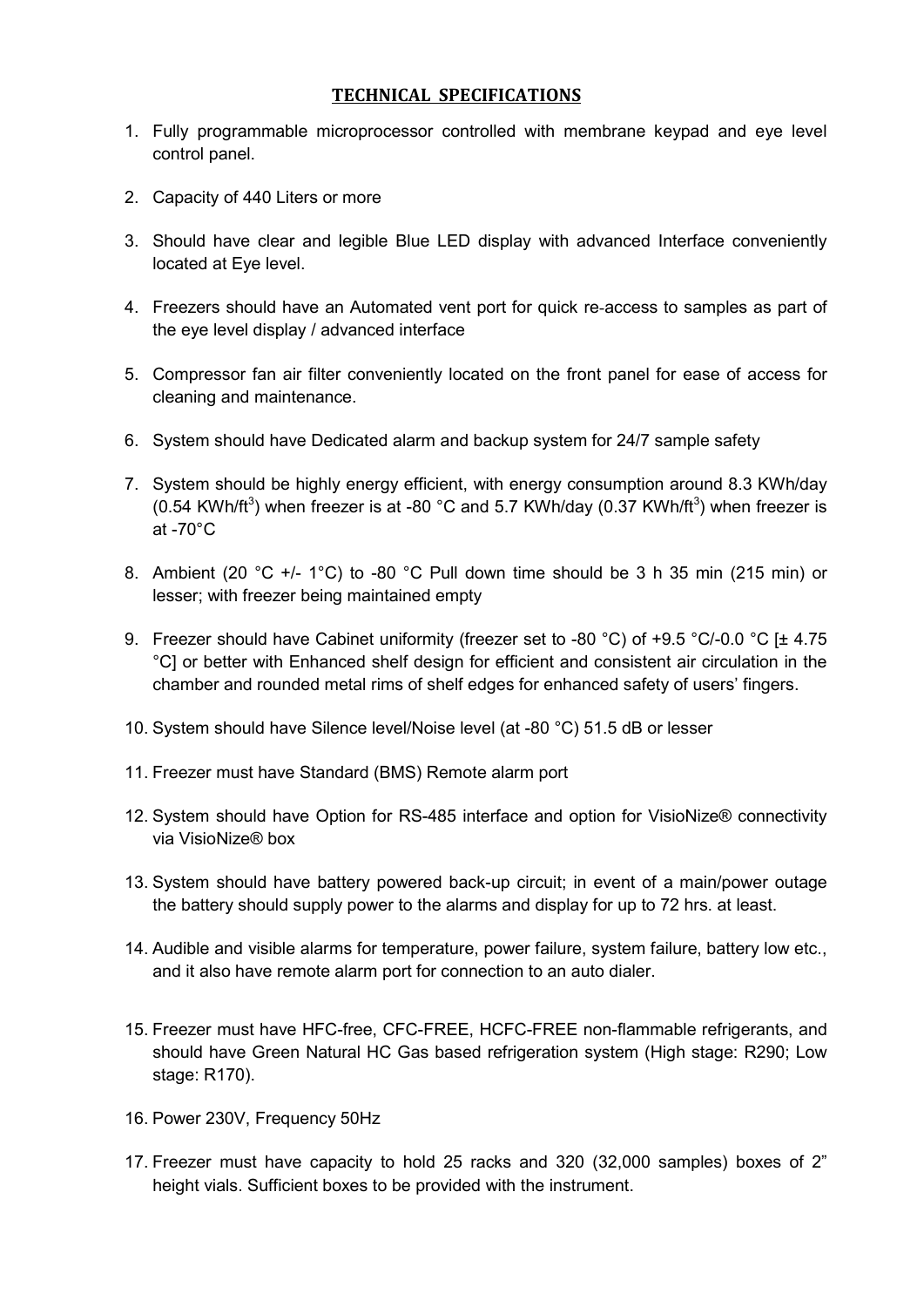18. Comprehensive warranty period of 3 years and 10 years for compressor

#### Terms and Conditions

- 1. Every tenderer should submit Tender fee of Rs. 2,500/-.
- 2. Every tenderer should submit Earnest Money Deposit (EMD) of Rs.10,000/-.
- 3. Quantities can be increased or decreased by purchaser and bidder has to supply deviated quantities at the rates prescribed and approved by the purchaser in the tender document. Purchase of optional items will be finalized at the time of financial evaluation. However, the bidder must quote the optional items. The bidder should quote all items; partial quote will not be accepted.
- 4. Original Equipment Manufacturer (OEM) Certificate/ Undertaking: If the bidder is not an OEM, Certificate of authorized dealership/ distributorship from the OEM for technical support to the bidder and supply of spares shall be furnished.
- 5. Incomplete & conditional tenders and tenders received after the due date will be summarily rejected without assigning any reasons thereof.
- 6. Commercial bids of short–listed vendors will only be opened. Please note that the Vendor(s) who do not qualify in the technical bid will not be considered for commercial bid.
- 7. The bidder must not sub-contract the work to other providers.
- 8. The prices quoted must be on "all-inclusive till destination" basis. The prices quoted should be inclusive of all Taxes, Insurance, Freight, Packing & Forwarding Charges, Handling, Delivery Charges, installation charges etc.
- 9. Payment terms: Payment against delivery and successful installation of the equipment in the department.
- 10. The configuration given is the minimum configuration that is/are required. Vendors may choose to supply higher/better/ enhanced systems/peripherals, but their financial quotes shall be treated as if they have been offered for the specified configuration only.
- 11. The Bidder shall bear all the costs associated with the preparation of the documents, submission of its bid and we will in no case be responsible or liable for these costs, regardless of the conduct or outcome of the bidding process.
- 12. The bid shall be typed and shall be signed by the bidder or a person duly authorized to bind the bidder to the contract.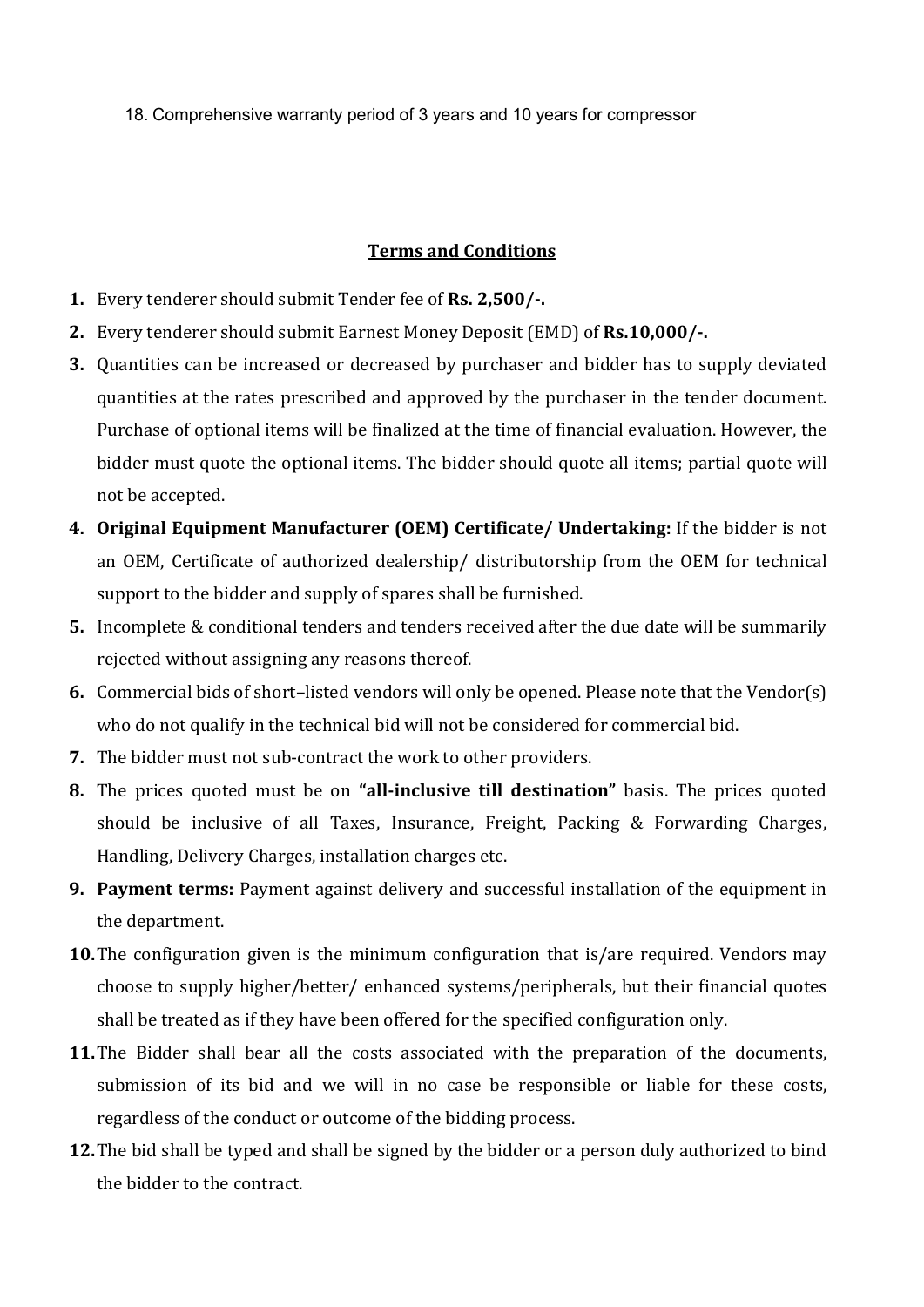- 13. The bid shall contain no interlineations, erasures or overwriting except as necessary to correct errors made by the Bidder. In such case the person or persons signing the bid shall initial such corrections.
- 14.The bidder is expected to examine all instructions, forms, terms, condition, and technical specifications in the tender Documents. Failure to furnish all information required by the tender Documents or submission of a bid not substantially responsive may result in the rejection of its bid.
- 15. The bidders shall give undertaking that all the Components used in the equipment shall be original make as per the technical specifications submitted and the hardware/software shall be supplied with the authorized license certificates, if found contrary the supplier shall replace the component/equipment with original one at their own cost.
- 16.Validity of tender: Tender submitted shall remain valid at least for 90 days from the date of opening the tender. Validity beyond three months from the date of opening of the tender shall be by mutual consent.
- 17.Delivery and installation: Proposed delivery schedule should be mentioned clearly. Delivery and installation should be made at II Floor of the Department of Biochemistry, University of Kerala, Kariavattom Campus Trivandrum - 695581, without any extra cost. Complete installation, testing and demonstration of the system and day to-day maintenance are to be provided at site (inclusive of documentation, demurrage, customs duty, clearance and transportation charges). University of Kerala will provide customs duty exemption certificates if required.
- 18. The Supply and installation of items must be made within four weeks from the date of issue of supply order. Delay in supply will lead to penalty @1% of the value of tender for every week of delay or part thereof. (i.e. exceeding three days will be calculated as one week). If it is found that the items so supplied are not as per supply order specifications, the supply made will be rejected and Earnest Money Deposit will be forfeited.
- 19.Warranty period will start from the date of successful installation of all the items at site. Warranty Card has to be provided
- 20.Service facility: Supplier should mention their details of service setup and manpower in Trivandrum who are responsible for after sales support. The service provider should be